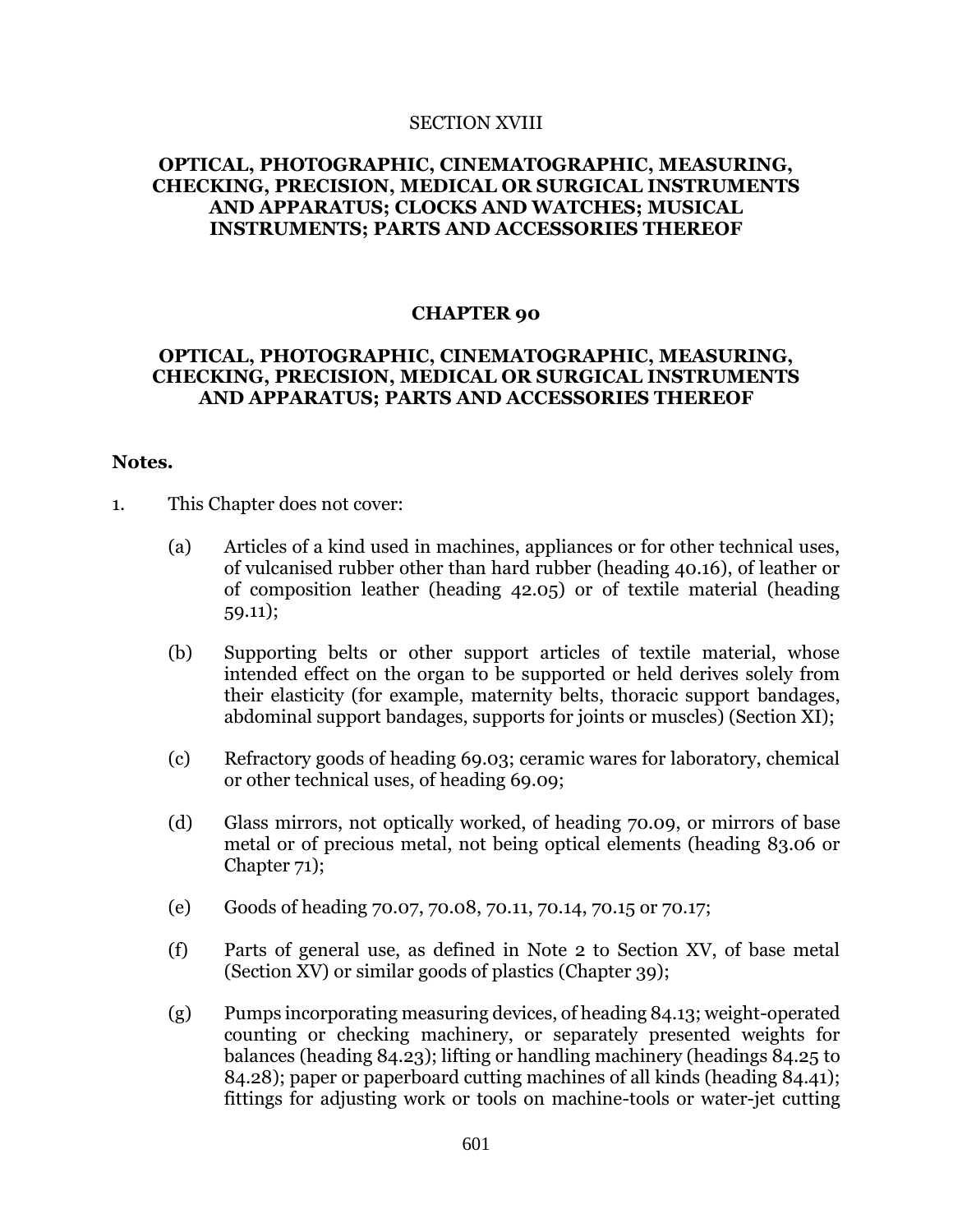machines, of heading 84.66, including fittings with optical devices for reading the scale (for example, "optical" dividing heads) but not those which are in themselves essentially optical instruments (for example, alignment telescopes); calculating machines (heading 84.70); valves or other appliances of heading 84.81; machines and apparatus (including apparatus for the projection or drawing of circuit patterns on sensitized semiconductor materials) of heading 84.86;

- (h) Searchlights or spotlights of a kind used for cycles or motor vehicles (heading 85.12); portable electric lamps of heading 85.13; cinematographic sound recording, reproducing or re-recording apparatus (heading 85.19); sound-heads (heading 85.22); television cameras, digital cameras and video camera recorders (heading 85.25); radar apparatus, radio navigational aid apparatus or radio remote control apparatus (heading 85.26); connectors for optical fibres, optical fibre bundles or cables (heading 85.36); numerical control apparatus of heading 85.37; sealed beam lamp units of heading 85.39; optical fibre cables of heading 85.44;
- (ij) Searchlights or spotlights of heading 94.05;
- (k) Articles of Chapter 95;
- (l) Monopods, bipods, tripods and similar articles, of heading 96.20;
- (m) Capacity measures, which are to be classified according to their constituent material; or
- (n) Spools, reels or similar supports (which are to be classified according to their constituent material, for example, in heading 39.23 or Section XV).
- 2. Subject to Note 1 above, parts and accessories for machines, apparatus, instruments or articles of this Chapter are to be classified according to the following rules:
	- (a) Parts and accessories which are goods included in any of the headings of this Chapter or of Chapter 84, 85 or 91 (other than heading 84.87, 85.48 or 90.33) are in all cases to be classified in their respective headings;
	- (b) Other parts and accessories, if suitable for use solely or principally with a particular kind of machine, instrument or apparatus, or with a number of machines, instruments or apparatus of the same heading (including a machine, instrument or apparatus of heading 90.10, 90.13 or 90.31) are to be classified with the machines, instruments or apparatus of that kind;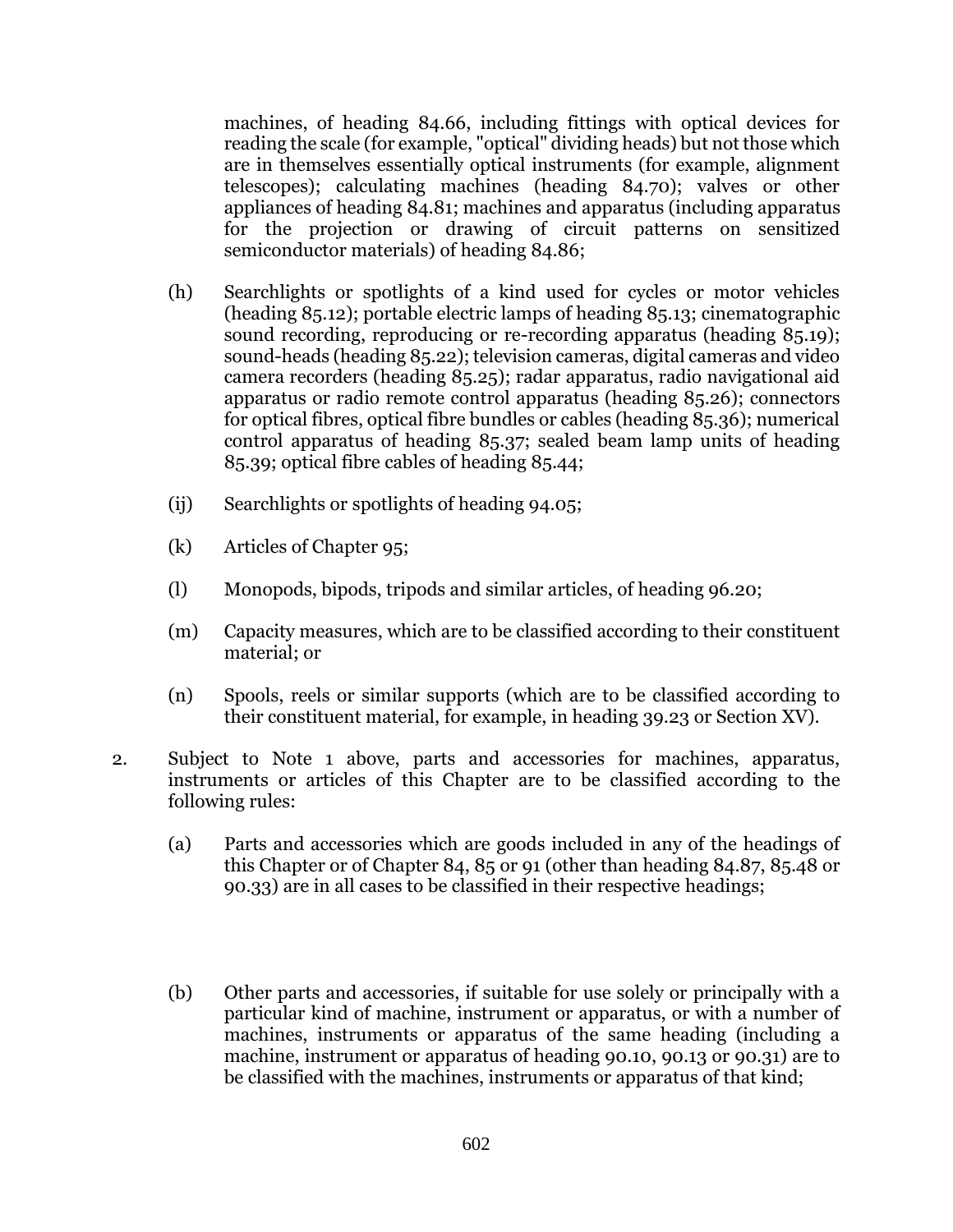- (c) All other parts and accessories are to be classified in heading 90.33.
- 3. The provisions of Notes 3 and 4 to Section XVI apply also to this Chapter.
- 4. Heading 90.05 does not apply to telescopic sights for fitting to arms, periscopic telescopes for fitting to submarines or tanks, or to telescopes for machines, appliances, instruments or apparatus of this Chapter or Section XVI; such telescopic sights and telescopes are to be classified in heading 90.13.
- 5. Measuring or checking optical instruments, appliances or machines which, but for this Note, could be classified both in heading 90.13 and in heading 90.31 are to be classified in heading 90.31.
- 6. For the purposes of heading 90.21, the expression "orthopaedic appliances" means appliances for:
	- Preventing or correcting bodily deformities; or
	- Supporting or holding parts of the body following an illness, operation or injury.

Orthopaedic appliances include footwear and special insoles designed to correct orthopaedic conditions, provided that they are either (1) made to measure or (2) mass-produced, presented singly and not in pairs and designed to fit either foot equally.

- 7. Heading 90.32 applies only to:
	- (a) Instruments and apparatus for automatically controlling the flow, level, pressure or other variables of liquids or gases, or for automatically controlling temperature, whether or not their operation depends on an electrical phenomenon which varies according to the factor to be automatically controlled, which are designed to bring this factor to, and maintain it at, a desired value, stabilized against disturbances, by constantly or periodically measuring its actual value; and
	- (b) Automatic regulators of electrical quantities, and instruments or apparatus for automatically controlling non-electrical quantities the operation of which depends on an electrical phenomenon varying according to the factor to be controlled, which are designed to bring this factor to, and maintain it at, a desired value, stabilized against disturbances, by constantly or periodically measuring its actual value.

# **Additional CARICOM Guideline**

1 Heading 90.06 does not cover digital cameras (85.25).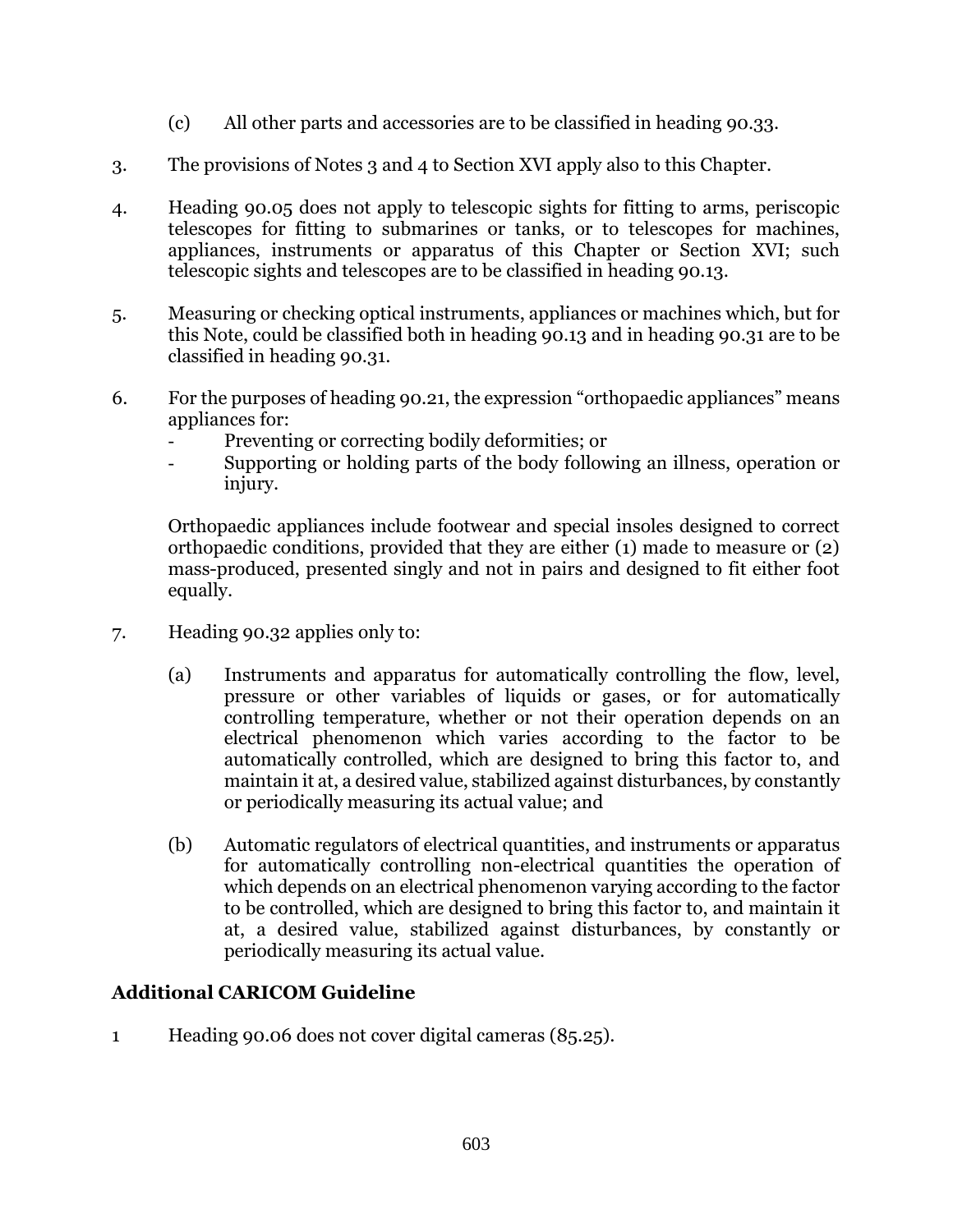| <b>HS</b> | <b>CET</b> | PR1 | <b>DESCRIPTION OF GOODS</b>                                                                                                                                                                                                                                                                             | <b>DUTY</b><br><b>RATE</b> | <b>UNIT</b> | <b>SITC</b><br><b>REV<sub>4</sub></b> |
|-----------|------------|-----|---------------------------------------------------------------------------------------------------------------------------------------------------------------------------------------------------------------------------------------------------------------------------------------------------------|----------------------------|-------------|---------------------------------------|
| 90.01     |            |     | Optical fibres and optical fibre bundles; optical<br>fibre cables other than those of heading 85.44;<br>sheets and plates of polarising material; lenses<br>(including contact lenses), prisms, mirrors and<br>other optical elements, of any material,<br>unmounted, other than such elements of glass |                            |             |                                       |
| 9001.10   | 00         |     | not optically worked.<br>- Optical fibres, optical fibre bundles and cables                                                                                                                                                                                                                             | 5%                         | kg          | 884.191                               |
| 9001.20   | 00         |     | - Sheets and plates of polarising material                                                                                                                                                                                                                                                              | 5%                         | kg          | 884.192                               |
| 9001.30   | 00         |     | - Contact lenses                                                                                                                                                                                                                                                                                        | Free                       | kg&u        | 884.11                                |
| 9001.40   | 00         |     | - Spectacle lenses of glass                                                                                                                                                                                                                                                                             | Free                       | kg&u        | 884.15                                |
| 9001.50   | 00         |     | - Spectacle lenses of other materials                                                                                                                                                                                                                                                                   | Free                       | kg&u        | 884.17                                |
| 9001.90   | 00         |     | - Other:                                                                                                                                                                                                                                                                                                |                            |             |                                       |
| 9001.90   | 10         |     | --- Colour filters for cameras                                                                                                                                                                                                                                                                          | 20%                        | kg&u        | 884.193                               |
| 9001.90   | 90         |     | $--$ Other                                                                                                                                                                                                                                                                                              | 5%                         | kg&u        | 884.199                               |
| 90.02     |            |     | Lenses, prisms, mirrors and other optical<br>elements, of any material, mounted, being parts<br>of or fittings for instruments or apparatus, other<br>than such elements of glass not optically worked.                                                                                                 |                            |             |                                       |
| 9002.10   | 00         |     | - Objective lenses:                                                                                                                                                                                                                                                                                     |                            |             |                                       |
| 9002.11   | 00         |     | - - For cameras, projectors or photographic<br>enlargers or reducers                                                                                                                                                                                                                                    | 20%                        | kg          | 884.31                                |
| 9002.19   | 00         |     | - - Other                                                                                                                                                                                                                                                                                               | 5%                         | kg          | 884.32                                |
| 9002.20   | 00         |     | - Filters:                                                                                                                                                                                                                                                                                              |                            |             |                                       |
| 9002.20   | 10         |     | - - - For photographic or cinematographic apparatus<br>(including projectors)                                                                                                                                                                                                                           | 5%                         | kg          | 884.331                               |
| 9002.20   | 90         |     | $--$ Other                                                                                                                                                                                                                                                                                              | 5%                         | kg          | 884.339                               |
| 9002.90   | 00         |     | - Other:                                                                                                                                                                                                                                                                                                |                            |             |                                       |
| 9002.90   | 10         |     | - - - For photographic or cinematographic apparatus<br>(including projectors)                                                                                                                                                                                                                           | 5%                         | kg          | 884.391                               |
| 9002.90   | 90         |     | - - Other                                                                                                                                                                                                                                                                                               | 5%                         | kg          | 884.399                               |
| 90.03     |            |     | Frames and mountings for spectacles, goggles or<br>the like, and parts thereof.                                                                                                                                                                                                                         |                            |             |                                       |
| 9003.10   | 00         |     | - Frames and mountings:                                                                                                                                                                                                                                                                                 |                            |             |                                       |
| 9003.11   | 00         |     | - - Of plastic                                                                                                                                                                                                                                                                                          | Free                       | kg&u        | 884.211                               |
| 9003.19   | 00         |     | - - Of other materials                                                                                                                                                                                                                                                                                  | Free                       | $kg\&u$     | 884.219                               |
| 9003.90   | 00         |     | - Parts                                                                                                                                                                                                                                                                                                 | Free                       | kg          | 884.22                                |
| 90.04     |            |     | Spectacles, goggles and the like, corrective,<br>protective or other.                                                                                                                                                                                                                                   |                            |             |                                       |
| 9004.10   | 00         |     | - Sunglasses                                                                                                                                                                                                                                                                                            | 20%                        | kg&u        | 884.231                               |
| 9004.90   | 00         |     | - Other                                                                                                                                                                                                                                                                                                 | 20%                        | kg&u        | 884.239                               |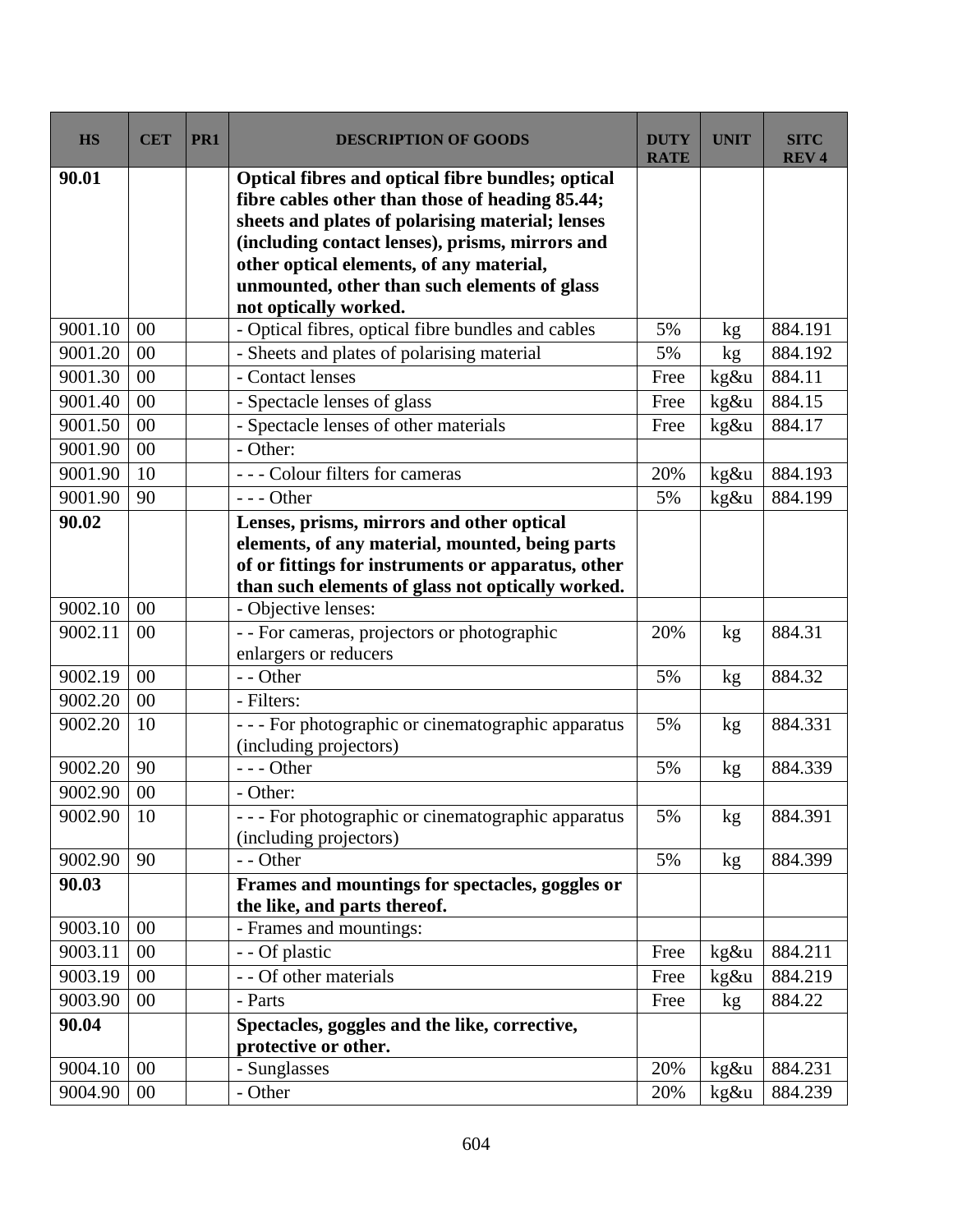| <b>HS</b>          | <b>CET</b>     | PR <sub>1</sub> | <b>DESCRIPTION OF GOODS</b>                                                               | <b>DUTY</b><br><b>RATE</b> | <b>UNIT</b> | <b>SITC</b><br><b>REV4</b> |
|--------------------|----------------|-----------------|-------------------------------------------------------------------------------------------|----------------------------|-------------|----------------------------|
| 90.05              |                |                 | Binoculars, monoculars, other optical telescopes,                                         |                            |             |                            |
|                    |                |                 | and mountings therefor; other astronomical<br>instruments and mountings therefor, but not |                            |             |                            |
|                    |                |                 | including instruments for radio-astronomy.                                                |                            |             |                            |
| 9005.10            | 00             |                 | - Binoculars                                                                              | 5%                         | kg&u        | 871.11                     |
| 9005.80            | 00             |                 | - Other instruments:                                                                      |                            |             |                            |
| 9005.80            | 10             |                 | --- Refracting telescopes (monoculars)                                                    | 5%                         | kg&u        | 871.151                    |
| 9005.80            | 90             |                 | $--$ Other                                                                                | 5%                         | kg&u        | 871.159                    |
| 9005.90            | 00             |                 | - Parts and accessories (including mountings):                                            |                            |             |                            |
| 9005.90            | 10             |                 | --- For refracting telescopes (binoculars and                                             | 5%                         | kg          | 871.191                    |
|                    |                |                 | monoculars)                                                                               |                            |             |                            |
| 9005.90            | 90             |                 | $--$ Other                                                                                | 5%                         | kg          | 871.199                    |
| 90.06              |                |                 | Photographic (other than cinematographic)                                                 |                            |             |                            |
|                    |                |                 | cameras; photographic flashlight apparatus and                                            |                            |             |                            |
|                    |                |                 | flashbulbs other than discharge lamps of<br>heading 85.39.                                |                            |             |                            |
| 9006.30            | 0 <sup>0</sup> |                 | - Cameras specially designed for underwater use,                                          | 20%                        | kg&u        | 881.113                    |
|                    |                |                 | for aerial survey or for medical or surgical                                              |                            |             |                            |
|                    |                |                 | examination of internal organs; comparison cameras                                        |                            |             |                            |
|                    |                |                 | for forensic or criminological purposes                                                   |                            |             |                            |
| 9006.40            | 00             |                 | - Instant print cameras                                                                   | 10%                        | kg&u        | 881.114                    |
| 9006.50            | $00\,$         |                 | - Other cameras:                                                                          |                            |             |                            |
| 9006.51            | $00\,$         |                 | - - With a through-the-lens viewfinder (single lens                                       | 10%                        | $kg\&u$     | 881.115                    |
|                    |                |                 | reflex (SLR)), for roll film of a width not exceeding                                     |                            |             |                            |
|                    |                |                 | 35 mm                                                                                     |                            |             |                            |
| 9006.52<br>9006.53 | 00<br>$00\,$   |                 | - - Other, for roll film of a width less than 35 mm                                       | 10%<br>10%                 | kg&u        | 881.116<br>881.117         |
| 9006.59            | 00             |                 | -- Other, for roll film of a width of 35 mm<br>- - Other                                  | 10%                        | kg&u        | 881.119                    |
|                    |                |                 |                                                                                           |                            | kg&u        |                            |
| 9006.60            | $00\,$         |                 | - Photographic flashlight apparatus and flashbulbs:                                       |                            |             |                            |
| 9006.61            | $00\,$         |                 | - - Discharge lamp ("electronic") flashlight<br>apparatus                                 | 20%                        | kg&u        | 881.131                    |
| 9006.69            | $00\,$         |                 | - - Other                                                                                 | 20%                        | $kg\&u$     | 881.139                    |
| 9006.90            | $00\,$         |                 | - Parts and accessories:                                                                  |                            |             |                            |
| 9006.91            | $00\,$         |                 | - - For cameras                                                                           | 20%                        | kg          | 881.14                     |
| 9006.99            | 00             |                 | - - Other                                                                                 | 20%                        | kg          | 881.15                     |
| 90.07              |                |                 | Cinematographic cameras and projectors,                                                   |                            |             |                            |
|                    |                |                 | whether or not incorporating sound recording or                                           |                            |             |                            |
|                    |                |                 | reproducing apparatus.                                                                    |                            |             |                            |
| 9007.10            | $00\,$         |                 | - Cameras                                                                                 | 20%                        | $kg\&u$     | 881.219                    |
| 9007.20            | $00\,$         |                 | - Projectors:                                                                             |                            |             |                            |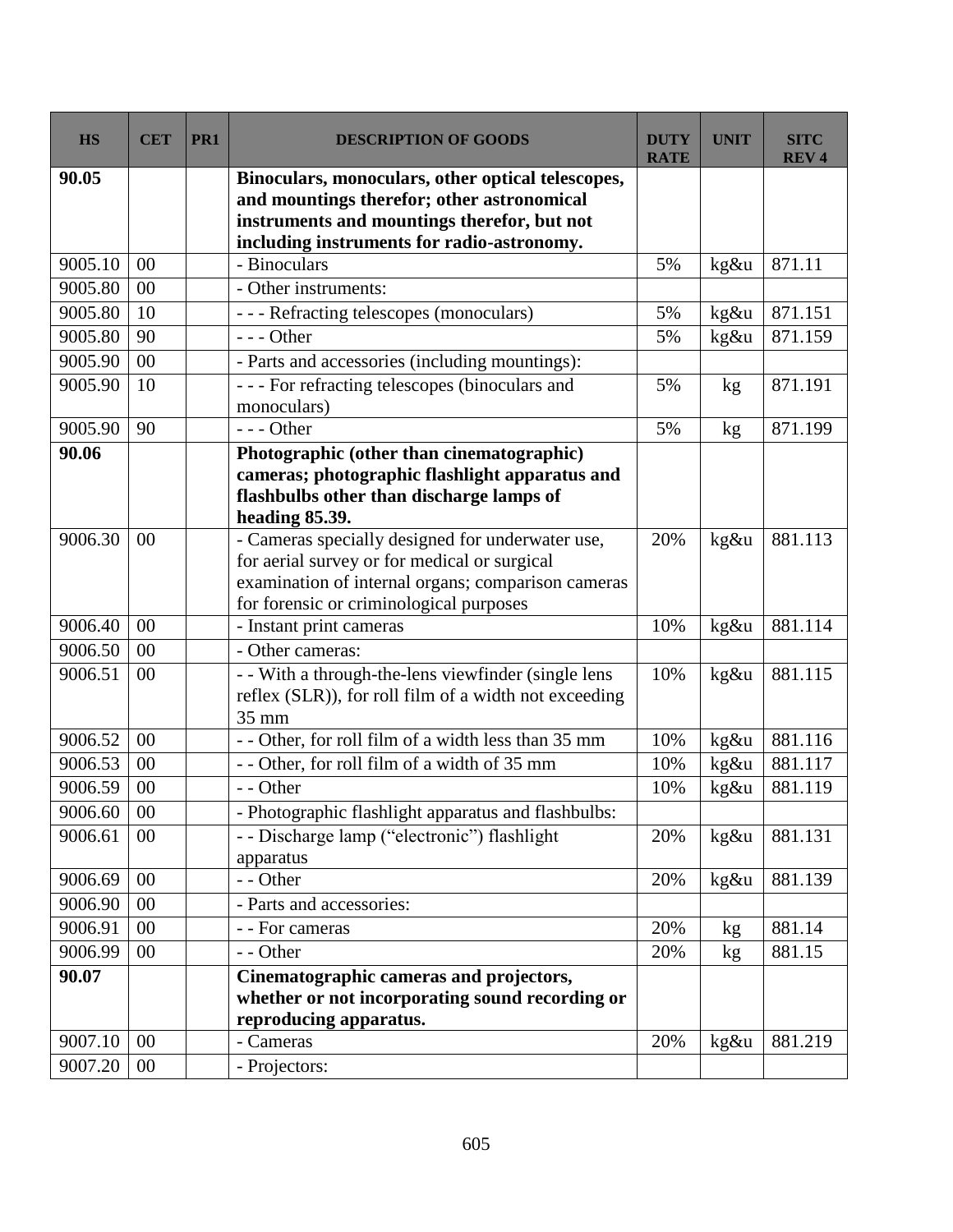| <b>HS</b> | <b>CET</b> | PR <sub>1</sub> | <b>DESCRIPTION OF GOODS</b>                                                                                                                                                                                      | <b>DUTY</b><br><b>RATE</b> | <b>UNIT</b> | SITC<br><b>REV4</b> |
|-----------|------------|-----------------|------------------------------------------------------------------------------------------------------------------------------------------------------------------------------------------------------------------|----------------------------|-------------|---------------------|
| 9007.20   | 10         |                 | --- For film of less than 16 mm width or for double<br>8 mm film                                                                                                                                                 | 20%                        | kg&u        | 881.221             |
| 9007.20   | 90         |                 | $--$ Other                                                                                                                                                                                                       | 20%                        | kg&u        | 881.229             |
| 9007.90   | $00\,$     |                 | - Parts and accessories:                                                                                                                                                                                         |                            |             |                     |
| 9007.91   | 00         |                 | - - For cameras                                                                                                                                                                                                  | 20%                        | kg          | 881.23              |
| 9007.92   | 00         |                 | - - For projectors                                                                                                                                                                                               | 20%                        | kg          | 881.24              |
| 90.08     |            |                 | Image projectors, other than cinematographic;<br>photographic (other than cinematographic)<br>enlargers and reducers.                                                                                            |                            |             |                     |
| 9008.50   | 00         |                 | - Projectors, enlargers and reducers:                                                                                                                                                                            |                            |             |                     |
| 9008.50   | 10         |                 | --- Photographic enlargers and reducers                                                                                                                                                                          | 20%                        | kg&u        | 881.33              |
| 9008.50   | 20         |                 | --- Slide projectors                                                                                                                                                                                             | 5%                         | kg&u        | 881.321             |
| 9008.50   | 30         |                 | --- Microfilm, microfiche or other microform<br>readers, whether or not capable of producing copies                                                                                                              | 5%                         | kg&u        | 881.31              |
| 9008.50   | 90         |                 | $--$ Other                                                                                                                                                                                                       | 5%                         | $kg\&u$     | 881.329             |
| 9008.90   | $00\,$     |                 | - Parts and accessories:                                                                                                                                                                                         |                            |             |                     |
| 9008.90   | 10         |                 | --- Of photographic enlargers and reducers                                                                                                                                                                       | 20%                        | kg          | 881.341             |
| 9008.90   | 90         |                 | $--$ Other                                                                                                                                                                                                       | 5%                         | kg          | 881.349             |
| [90.09]   |            |                 | <b>Deleted</b>                                                                                                                                                                                                   |                            |             |                     |
| 90.10     |            |                 | Apparatus and equipment for photographic<br>(including cinematographic) laboratories, not<br>specified or included elsewhere in this Chapter;<br>negatoscopes; projection screens.                               |                            |             |                     |
| 9010.10   | $00\,$     |                 | - Apparatus and equipment for automatically<br>developing photographic (including cinemato-<br>graphic) film or paper in rolls or for automatically<br>exposing developed film to rolls of photographic<br>paper | 20%                        | kg&u        | 881.351             |
| 9010.50   | $00\,$     |                 | - Other apparatus and equipment for photographic<br>(including cinematographic) laboratories;<br>negatoscopes                                                                                                    | 20%                        | kg&u        | 881.355             |
| 9010.60   | $00\,$     |                 | - Projection screens                                                                                                                                                                                             | 20%                        | $kg\&u$     | 881.356             |
| 9010.90   | $00\,$     |                 | - Parts and accessories                                                                                                                                                                                          | 20%                        | kg          | 881.36              |
| 90.11     |            |                 | Compound optical microscopes, including those<br>for photomicrography, cinephotomicrography or<br>microprojection.                                                                                               |                            |             |                     |
| 9011.10   | $00\,$     |                 | - Stereoscopic microscopes                                                                                                                                                                                       | 5%                         | kg&u        | 871.41              |
| 9011.20   | $00\,$     |                 | - Other microscopes, for photomicrography, cine-<br>photomicrography or microprojection                                                                                                                          | 5%                         | $kg\&u$     | 871.43              |
| 9011.80   | $00\,$     |                 | - Other microscopes                                                                                                                                                                                              | 5%                         | kg&u        | 871.45              |
| 9011.90   | $00\,$     |                 | - Parts and accessories                                                                                                                                                                                          | 5%                         | kg          | 871.49              |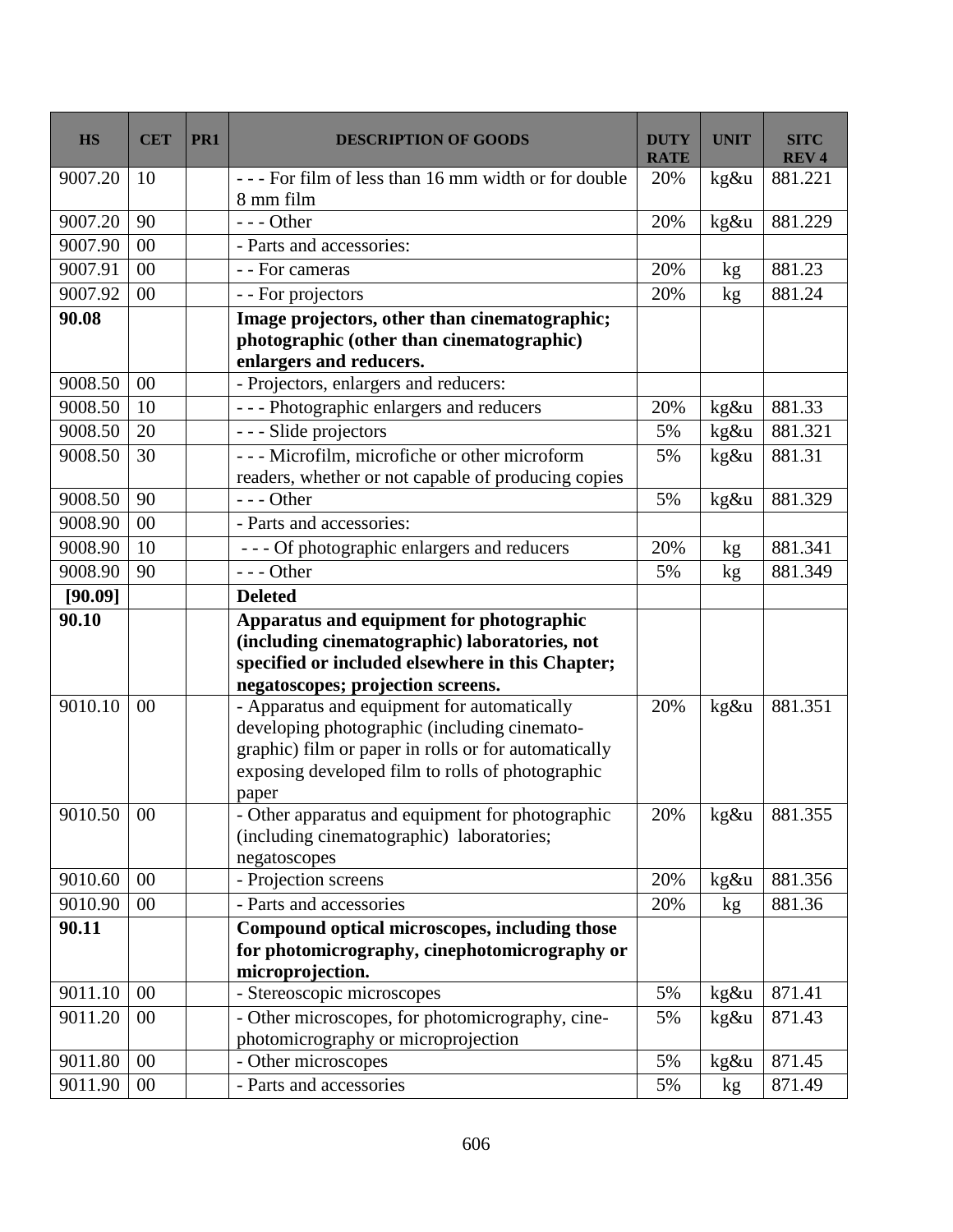| <b>HS</b> | <b>CET</b> | PR1 | <b>DESCRIPTION OF GOODS</b>                                                    | <b>DUTY</b><br><b>RATE</b> | <b>UNIT</b> | <b>SITC</b><br><b>REV4</b> |
|-----------|------------|-----|--------------------------------------------------------------------------------|----------------------------|-------------|----------------------------|
| 90.12     |            |     | Microscopes other than optical microscopes;<br>diffraction apparatus.          |                            |             |                            |
| 9012.10   | 00         |     | - Microscopes other than optical microscopes;                                  | 5%                         | kg&u        | 871.31                     |
|           |            |     | diffraction apparatus                                                          |                            |             |                            |
| 9012.90   | 00         |     | - Parts and accessories                                                        | 5%                         | kg          | 871.39                     |
| 90.13     |            |     | Liquid crystal devices not constituting articles                               |                            |             |                            |
|           |            |     | provided for more specifically in other headings;                              |                            |             |                            |
|           |            |     | lasers, other than laser diodes; other optical                                 |                            |             |                            |
|           |            |     | appliances and instruments, not specified or                                   |                            |             |                            |
|           |            |     | included elsewhere in this Chapter.                                            |                            |             |                            |
| 9013.10   | 00         |     | - Telescopic sights for fitting to arms; periscopes;                           | 5%                         | kg          | 871.91                     |
|           |            |     | telescopes designed to form parts of machines,                                 |                            | and u       |                            |
|           |            |     | appliances, instruments or apparatus of this Chapter                           |                            |             |                            |
| 9013.20   | 00         |     | or Section XVI                                                                 | 5%                         |             |                            |
|           |            |     | - Lasers, other than laser diodes                                              |                            | kg&u        | 871.92                     |
| 9013.80   | 00         |     | - Other devices, appliances and instruments                                    | 5%                         | kg&u        | 871.93                     |
| 9013.90   | 00         |     | - Parts and accessories                                                        | 5%                         | kg          | 871.99                     |
| 90.14     |            |     | Direction finding compasses; other navigational<br>instruments and appliances. |                            |             |                            |
| 9014.10   | 00         |     | - Direction finding compasses                                                  | Free                       | kg&u        | 874/111                    |
| 9014.20   | 00         |     | - Instruments and appliances for aeronautical or                               | Free                       | kg&u        | 874.112                    |
|           |            |     | space navigation (other than compasses)                                        |                            |             |                            |
| 9014.80   | 00         |     | - Other instruments and appliances                                             | Free                       | kg          | 874.19                     |
| 9014.90   | 00         |     | - Parts and accessories                                                        | Free                       | kg          | 874.12                     |
| 90.15     |            |     | Surveying (including photogrammetrical sur-                                    |                            |             |                            |
|           |            |     | veying), hydrographic, oceanographic,                                          |                            |             |                            |
|           |            |     | hydrologi-cal, meteorological or geophysical                                   |                            |             |                            |
|           |            |     | instruments and appliances, excluding                                          |                            |             |                            |
|           |            |     | compasses; rangefinders.                                                       |                            |             |                            |
| 9015.10   | 00         |     | - Rangefinders                                                                 | 5%                         | kg&u        | 874.131                    |
| 9015.20   | 00         |     | - Theodolites and tachymeters (tacheometers)                                   | 5%                         | kg&u        | 874.132                    |
| 9015.30   | 00         |     | - Levels                                                                       | 5%                         | kg&u        | 874.133                    |
| 9015.40   | 00         |     | - Photogrammetrical surveying instruments and                                  | 5%                         | kg          | 874.134                    |
|           |            |     | appliances                                                                     |                            |             |                            |
| 9015.80   | 00         |     | - Other instruments and appliances                                             | 5%                         | kg&u        | 874.139                    |
| 9015.90   | 00         |     | - Parts and accessories                                                        | 5%                         | kg          | 874.14                     |
| 9016.00   | $\bf{00}$  |     | Balances of a sensitivity of 5 cg or better, with or<br>without weights.       | 5%                         | kg          | 874.51                     |
| 90.17     |            |     | Drawing, marking-out or mathematical                                           |                            |             |                            |
|           |            |     | calculating instruments (for example drafting                                  |                            |             |                            |
|           |            |     | machines, pantographs, protractors, drawing                                    |                            |             |                            |
|           |            |     | sets, slide rules, disc calculators); instruments                              |                            |             |                            |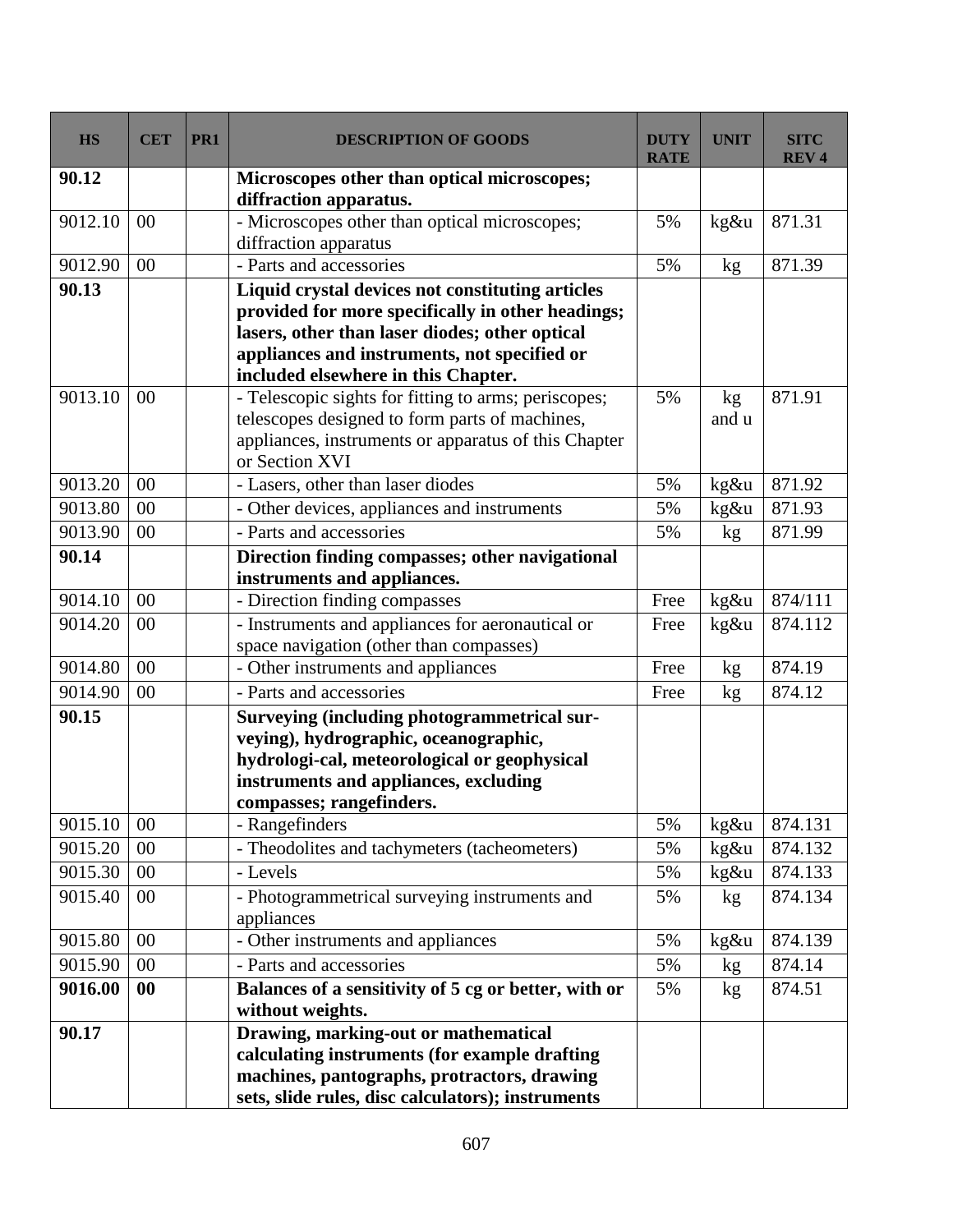| <b>HS</b> | <b>CET</b>     | PR <sub>1</sub> | <b>DESCRIPTION OF GOODS</b>                                                                                                               | DUTY<br><b>RATE</b> | <b>UNIT</b>     | SITC<br><b>REV4</b> |
|-----------|----------------|-----------------|-------------------------------------------------------------------------------------------------------------------------------------------|---------------------|-----------------|---------------------|
|           |                |                 | for measuring length, for use in the hand (for<br>example, measuring rods and tapes,<br>micrometers, calipers), not specified or included |                     |                 |                     |
|           |                |                 | elsewhere in this Chapter.                                                                                                                |                     |                 |                     |
| 9017.10   | 00             |                 | - Drafting tables and machines, whether or not<br>automatic                                                                               | 5%                  | kg&u            | 874.221             |
| 9017.20   | 0 <sup>0</sup> |                 | - Other drawing, marking-out or mathematical<br>calculating instruments                                                                   | 5%                  | kg&u            | 874.229             |
| 9017.30   | 00             |                 | - Micrometers, calipers and gauges                                                                                                        | 5%                  | kg&u            | 874.231             |
| 9017.80   | $00\,$         |                 | - Other instruments                                                                                                                       | 5%                  | kg&u            | 874.239             |
| 9017.90   | 00             |                 | - Parts and accessories                                                                                                                   | 5%                  | kg              | 874.24              |
| 90.18     |                |                 | Instruments and appliances used in medical,                                                                                               |                     |                 |                     |
|           |                |                 | surgical, dental or veterinary sciences, including                                                                                        |                     |                 |                     |
|           |                |                 | scintigraphic apparatus, other electro-medical                                                                                            |                     |                 |                     |
| 9018.10   | 0 <sup>0</sup> |                 | apparatus and sight-testing instruments.<br>- Electro-diagnostic apparatus (including apparatus                                           |                     |                 |                     |
|           |                |                 | for functional exploratory examination or for                                                                                             |                     |                 |                     |
|           |                |                 | checking physiological parameters):                                                                                                       |                     |                 |                     |
| 9018.11   | 00             |                 | - - Electro-cardiographs                                                                                                                  | 10%                 | kg&u            | 774.11              |
| 9018.12   | 00             |                 | - - Ultrasonic scanning apparatus                                                                                                         | 10%                 | kg&u            | 774.121             |
| 9018.13   | 00             |                 | - - Magnetic resonance imaging apparatus                                                                                                  | 10%                 | kg&u            | 774.122             |
| 9018.14   | 00             |                 | - - Scintigraphic apparatus                                                                                                               | 10%                 | kg&u            | 774.123             |
| 9018.19   | 00             |                 | - - Other                                                                                                                                 | 10%                 | kg&u            | 774.129             |
| 9018.20   | $00\,$         |                 | - Ultra-violet or infra-red ray apparatus                                                                                                 | 10%                 | kg              | 774.13              |
| 9018.30   | 00             |                 | - Syringes, needles, catheters, cannulae and the like:                                                                                    |                     |                 |                     |
| 9018.31   | 00             |                 | - - Syringes, with or without needles                                                                                                     | 10%                 | kg&u            | 872.211             |
| 9018.32   | 00             |                 | - - Tubular metal needles and needles for sutures                                                                                         | 10%                 | kg              | 872.212             |
| 9018.39   | 00             |                 | - - Other                                                                                                                                 | 10%                 | kg&u            | 872.219             |
| 9018.40   | $00\,$         |                 | - Other instruments and appliances, used in dental<br>sciences:                                                                           |                     |                 |                     |
| 9018.41   | $00\,$         |                 | - - Dental drill engines, whether or not combined on<br>a single base with other dental equipment                                         | 10%                 | kg&u            | 872.11              |
| 9018.49   | $00\,$         |                 | - - Other                                                                                                                                 | 10%                 | kg&u            | 872.19              |
| 9018.50   | $00\,$         |                 | - Other ophthalmic instruments and appliances                                                                                             | 10%                 | kg              | 872.25              |
| 9018.90   | 00             |                 | - Other instruments and appliances                                                                                                        | 10%                 | kg&u            | 872.29              |
| 90.19     |                |                 | Mechano-therapy appliances; massage                                                                                                       |                     |                 |                     |
|           |                |                 | apparatus; psychological aptitude-testing                                                                                                 |                     |                 |                     |
|           |                |                 | apparatus; ozone therapy, oxygen therapy,                                                                                                 |                     |                 |                     |
|           |                |                 | aerosol therapy, artificial respiration or other                                                                                          |                     |                 |                     |
|           |                |                 | therapeutic respiration apparatus.                                                                                                        |                     |                 |                     |
| 9019.10   | $00\,$         |                 | - Mechano-therapy appliances; massage apparatus;<br>psychological aptitude-testing apparatus                                              | 10%                 | kg <sub>2</sub> | 872.31              |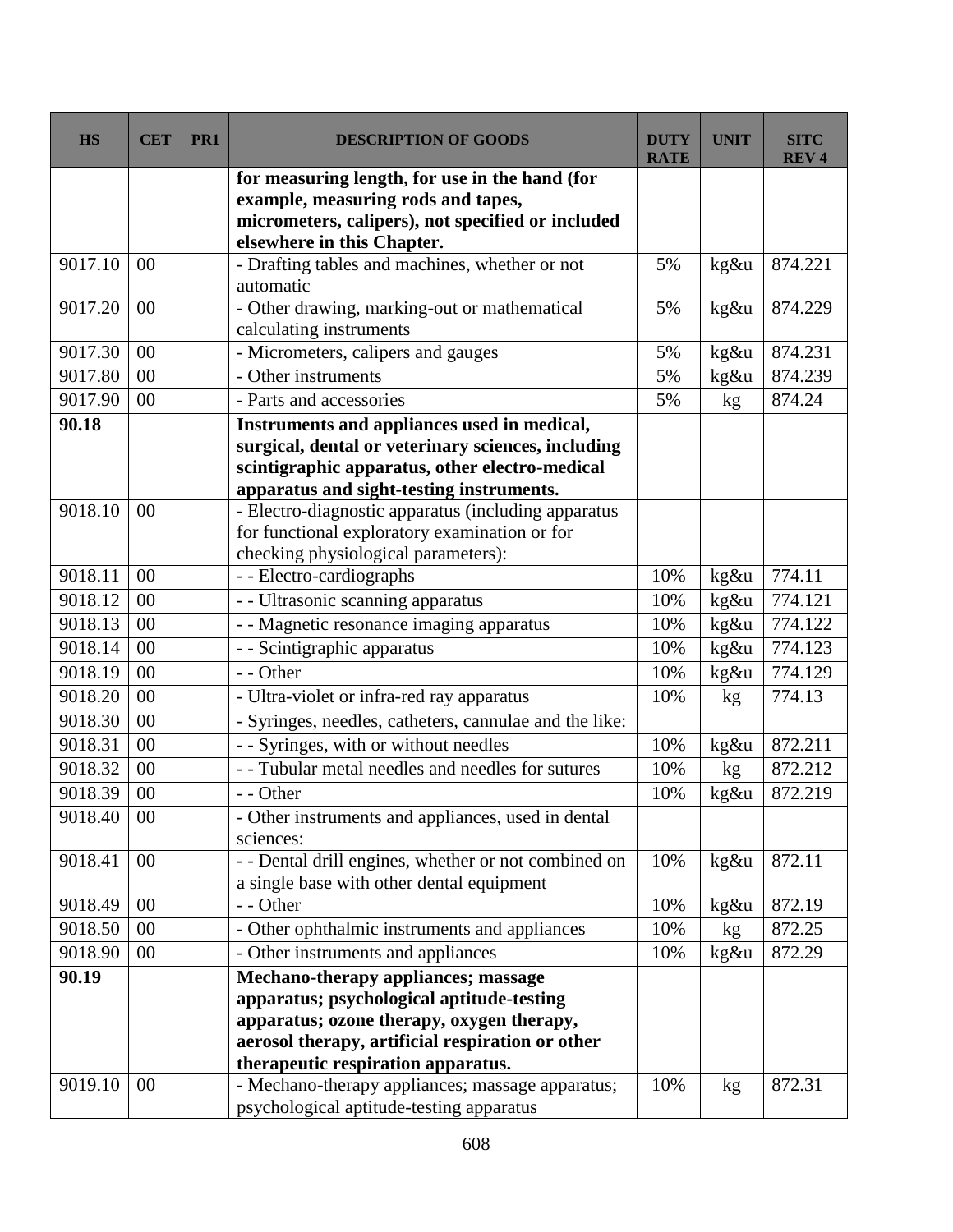| <b>HS</b> | <b>CET</b> | PR <sub>1</sub> | <b>DESCRIPTION OF GOODS</b>                                                                                                                                                                                                                                                                                                                                                  | <b>DUTY</b><br><b>RATE</b> | <b>UNIT</b> | <b>SITC</b><br><b>REV4</b> |
|-----------|------------|-----------------|------------------------------------------------------------------------------------------------------------------------------------------------------------------------------------------------------------------------------------------------------------------------------------------------------------------------------------------------------------------------------|----------------------------|-------------|----------------------------|
| 9019.20   | 00         |                 | - Ozone therapy, oxygen therapy, aerosol therapy,<br>artificial respiration or other therapeutic respiration<br>apparatus                                                                                                                                                                                                                                                    | 10%                        | kg          | 872.33                     |
| 9020.00   | 00         |                 | Other breathing appliances and gas masks,<br>excluding protective masks having neither<br>mechanical parts nor replaceable filters.                                                                                                                                                                                                                                          | 10%                        | kg          | 872.35                     |
| 90.21     |            |                 | Orthopaedic appliances, including crutches,<br>surgical belts and trusses; splints and other<br>fracture appliances; artificial parts of the body;<br>hearing aids and other appliances which are<br>worn or carried, or implanted in the body, to<br>compensate for a defect or disability.                                                                                 |                            |             |                            |
| 9021.10   | 00         |                 | - Orthopaedic or fracture appliances                                                                                                                                                                                                                                                                                                                                         | Free                       | kg          | 899.63                     |
| 9021.20   | 00         |                 | - Artificial teeth and dental fittings:                                                                                                                                                                                                                                                                                                                                      |                            |             |                            |
| 9021.21   | 00         |                 | - - Artificial teeth                                                                                                                                                                                                                                                                                                                                                         | 10%                        | kg          | 899.651                    |
| 9021.29   | 00         |                 | - - Other                                                                                                                                                                                                                                                                                                                                                                    | 10%                        | kg          | 899.659                    |
| 9021.30   | 00         |                 | - Other artificial parts of the body:                                                                                                                                                                                                                                                                                                                                        |                            |             |                            |
| 9021.31   | 00         |                 | - - Artificial joints                                                                                                                                                                                                                                                                                                                                                        | Free                       | kg          | 899.661                    |
| 9021.39   | 00         |                 | - - Other                                                                                                                                                                                                                                                                                                                                                                    | Free                       | kg          | 899.669                    |
| 9021.40   | 00         |                 | - Hearing aids, excluding parts and accessories                                                                                                                                                                                                                                                                                                                              | Free                       | kg&u        | 899.61                     |
| 9021.50   | 00         |                 | - Pacemakers for stimulating heart                                                                                                                                                                                                                                                                                                                                           | Free                       | kg&u        | 899.67                     |
|           |            |                 | muscles, excluding parts and accessories                                                                                                                                                                                                                                                                                                                                     |                            |             |                            |
| 9021.90   | 00         |                 | - Other                                                                                                                                                                                                                                                                                                                                                                      | Free                       | kg          | 899.69                     |
| 90.22     |            |                 | Apparatus based on the use of X-rays or of<br>alpha, beta or gamma radiations, whether or not<br>for medical, surgical, dental or veterinary uses,<br>including radiography or radiotherapy<br>apparatus, X-ray tubes and other X-ray<br>generators, high tension generators, control<br>panels and desks, screens, examination or<br>treatment tables, chairs and the like. |                            |             |                            |
| 9022.10   | 00         |                 | - Apparatus based on the use of X-rays, whether or<br>not for medical, surgical, dental or veterinary uses,<br>including radiography or radiotherapy apparatus:                                                                                                                                                                                                              |                            |             |                            |
| 9022.12   | 00         |                 | - - Computed tomography apparatus                                                                                                                                                                                                                                                                                                                                            | 10%                        | kg&u        | 774.211                    |
| 9022.13   | 00         |                 | - - Other, for dental uses                                                                                                                                                                                                                                                                                                                                                   | 10%                        | kg&u        | 774.212                    |
| 9022.14   | 00         |                 | - - Other, for medical, surgical or veterinary uses                                                                                                                                                                                                                                                                                                                          | 10%                        | kg&u        | 774.213                    |
| 9022.19   | 00         |                 | - - For other uses                                                                                                                                                                                                                                                                                                                                                           | 10%                        | $kg\&u$     | 774.219                    |
| 9022.20   | $00\,$     |                 | - Apparatus based on the use of alpha, beta or<br>gamma radiations, whether or not for medical,<br>surgical, dental or veterinary uses, including<br>radiography or radiotherapy apparatus:                                                                                                                                                                                  |                            |             |                            |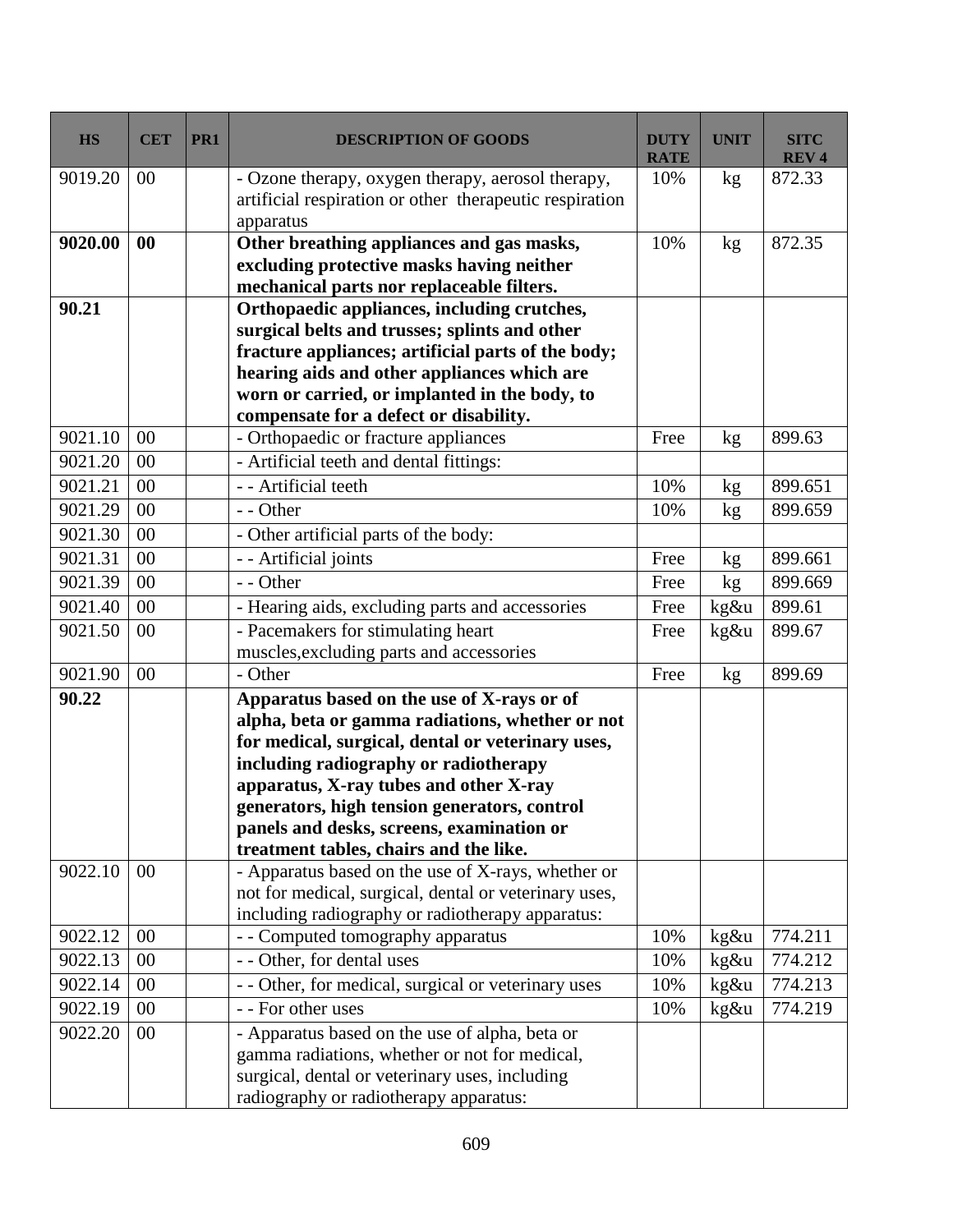| <b>HS</b> | <b>CET</b> | PR1 | <b>DESCRIPTION OF GOODS</b>                                                                         | <b>DUTY</b><br><b>RATE</b> | <b>UNIT</b>     | <b>SITC</b><br><b>REV4</b> |
|-----------|------------|-----|-----------------------------------------------------------------------------------------------------|----------------------------|-----------------|----------------------------|
| 9022.21   | 00         |     | - - For medical, surgical, dental or veterinary uses                                                | 10%                        | kg&u            | 774.221                    |
| 9022.29   | $00\,$     |     | - - For other uses                                                                                  | 10%                        | kg&u            | 774.229                    |
| 9022.30   | $00\,$     |     | - X-ray tubes                                                                                       | 10%                        | kg&u            | 774.23                     |
| 9022.90   | 00         |     | - Other, including parts and accessories                                                            | 10%                        | kg              | 774.29                     |
| 9023.00   | 00         |     | Instruments, apparatus and models, designed for                                                     | 10%                        | kg              | 874.52                     |
|           |            |     | demonstrational purposes (for example, in                                                           |                            |                 |                            |
|           |            |     | education or exhibitions), unsuitable for other                                                     |                            |                 |                            |
|           |            |     | uses.                                                                                               |                            |                 |                            |
| 90.24     |            |     | Machines and appliances for testing the                                                             |                            |                 |                            |
|           |            |     | hardness, strength, compressibility, elasticity or                                                  |                            |                 |                            |
|           |            |     | other mechanical properties of materials (for<br>example, metals, wood, textiles, paper, plastics). |                            |                 |                            |
| 9024.10   | $00\,$     |     | - Machines and appliances for testing metals                                                        | 5%                         | kg&u            | 874.531                    |
| 9024.80   | $00\,$     |     | - Other machines and appliances                                                                     | 5%                         | kg&u            | 874.539                    |
| 9024.90   | 00         |     | - Parts and accessories                                                                             | 5%                         | kg&u            | 874.54                     |
| 90.25     |            |     | Hydrometers and similar floating instruments,                                                       |                            |                 |                            |
|           |            |     | thermometers, pyrometers, barometers,                                                               |                            |                 |                            |
|           |            |     | hygrome-ters and psychrometers, recording or                                                        |                            |                 |                            |
|           |            |     | not, and any combination of these instruments.                                                      |                            |                 |                            |
| 9025.10   | 00         |     | - Thermometers and pyrometers, not combined with                                                    |                            |                 |                            |
|           |            |     | other instruments:                                                                                  |                            |                 |                            |
| 9025.11   | $00\,$     |     | - - Liquid-filled, for direct reading                                                               | Free                       | kg&u            | 874.551                    |
| 9025.19   | $00\,$     |     | - - Other                                                                                           | Free                       | kg&u            | 874.552                    |
| 9025.80   | 00         |     | - Other instruments:                                                                                |                            |                 |                            |
| 9025.80   | 10         |     | --- Barometers, not combined with other<br>instruments                                              | Free                       | $kg\&u$         | 874.553                    |
| 9025.80   | 90         |     | $--$ Other                                                                                          | Free                       | kg&u            | 874.559                    |
| 9025.90   | 00         |     | - Parts and accessories                                                                             | Free                       | kg              | 874.56                     |
| 90.26     |            |     | Instruments and apparatus for measuring or                                                          |                            |                 |                            |
|           |            |     | checking the flow, level, pressure or other                                                         |                            |                 |                            |
|           |            |     | variables of liquids or gases (for example, flow                                                    |                            |                 |                            |
|           |            |     | meters, level gauges, manometers, heat meters),                                                     |                            |                 |                            |
|           |            |     | excluding instruments and apparatus of heading                                                      |                            |                 |                            |
|           |            |     | 90.14, 90.15, 90.28 or 90.32.                                                                       |                            |                 |                            |
| 9026.10   | 00         |     | - For measuring or checking the flow or level of                                                    | Free                       | kg&u            | 874.31                     |
|           |            |     | liquids                                                                                             |                            |                 |                            |
| 9026.20   | $00\,$     |     | - For measuring or checking pressure                                                                | Free                       | kg&u            | 874.35                     |
| 9026.80   | $00\,$     |     | - Other instruments or apparatus                                                                    | Free                       | kg&u            | 874.37                     |
| 9026.90   | $00\,$     |     | - Parts and accessories                                                                             | Free                       | kg <sub>2</sub> | 874.39                     |
|           |            |     |                                                                                                     |                            |                 |                            |
|           |            |     |                                                                                                     |                            |                 |                            |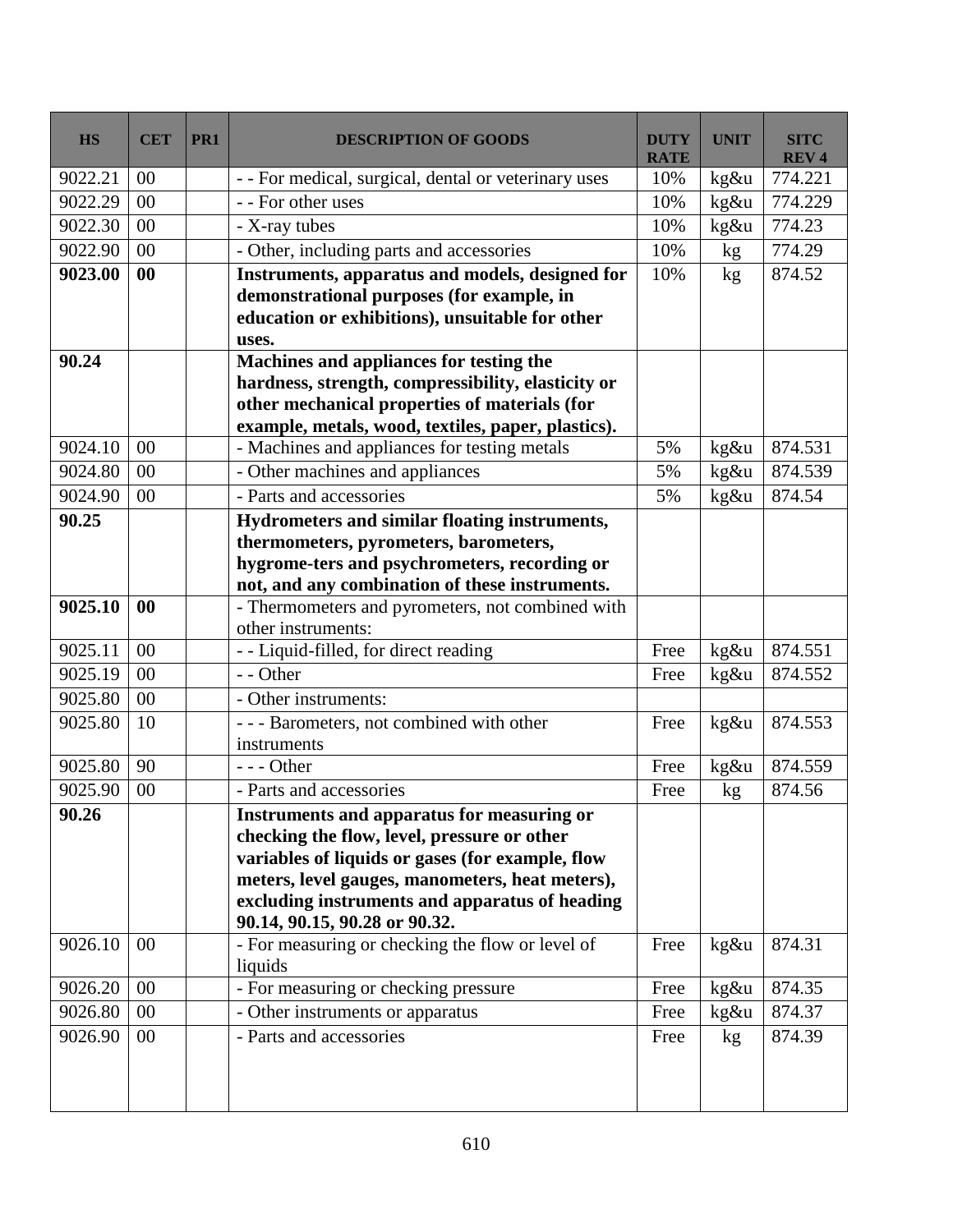| <b>HS</b> | <b>CET</b> | PR1 | <b>DESCRIPTION OF GOODS</b>                                                               | <b>DUTY</b><br><b>RATE</b> | <b>UNIT</b> | <b>SITC</b><br><b>REV4</b> |
|-----------|------------|-----|-------------------------------------------------------------------------------------------|----------------------------|-------------|----------------------------|
|           |            |     |                                                                                           |                            |             |                            |
|           |            |     |                                                                                           |                            |             |                            |
|           |            |     |                                                                                           |                            |             |                            |
| 90.27     |            |     | Instruments and apparatus for physical or                                                 |                            |             |                            |
|           |            |     | chemical analysis (for example, polarimeters,                                             |                            |             |                            |
|           |            |     | refractometers, spectrometers, gas or smoke                                               |                            |             |                            |
|           |            |     | analysis apparatus); instruments and apparatus                                            |                            |             |                            |
|           |            |     | for measuring or checking viscosity, porosity,<br>expansion, surface tension or the like; |                            |             |                            |
|           |            |     | instruments and apparatus for measuring or                                                |                            |             |                            |
|           |            |     | checking quantities of heat, sound or light                                               |                            |             |                            |
|           |            |     | (including exposure meters); microtomes.                                                  |                            |             |                            |
| 9027.10   | 00         |     | - Gas or smoke analysis apparatus                                                         | Free                       | kg&u        | 874.41                     |
| 9027.20   | 00         |     | - Chromatographs and electrophoresis instruments                                          | Free                       | kg&u        | 874.42                     |
| 9027.30   | 00         |     | - Spectrometers, spectrophotometers and                                                   | Free                       | kg&u        | 874.43                     |
|           |            |     | spectrographs using optical radiations (UV, visible,                                      |                            |             |                            |
|           |            |     | IR)                                                                                       |                            |             |                            |
| 9027.50   | 00         |     | - Other instruments and apparatus using optical                                           | Free                       | kg&u        | 874.45                     |
|           |            |     | radiations (UV, visible, IR)                                                              |                            |             |                            |
| 9027.80   | 00         |     | - Other instruments and apparatus                                                         | Free                       | kg&u        | 874.46                     |
| 9027.90   | 00         |     | - Microtomes; parts and accessories                                                       | Free                       | kg          | 874.49                     |
| 90.28     |            |     | Gas, liquid or electricity supply or production                                           |                            |             |                            |
|           |            |     | meters, including calibrating meters therefor.                                            |                            |             |                            |
| 9028.10   | 00         |     | - Gas meters                                                                              | 5%                         | kg&u        | 873.11                     |
| 9028.20   | 00         |     | - Liquid meters                                                                           | 5%                         | kg&u        | 873.13                     |
| 9028.30   | 00         |     | - Electricity meters                                                                      | 5%                         | kg&u        | 873.15                     |
| 9028.90   | 00         |     | - Parts and accessories                                                                   | 5%                         | $k$ g       | 873.19                     |
| 90.29     |            |     | Revolution counters, production counters,                                                 |                            |             |                            |
|           |            |     | taximeters, mileometers, pedometers and the                                               |                            |             |                            |
|           |            |     | like; speed indicators and tachometers, other<br>than those of heading 90.14 or 90.15;    |                            |             |                            |
|           |            |     | stroboscopes.                                                                             |                            |             |                            |
| 9029.10   | $00\,$     |     | - Revolution counters, production                                                         | 5%                         | kg&u        | 873.21                     |
|           |            |     | counters, taximeters, mileometers, pedometers and                                         |                            |             |                            |
|           |            |     | the like                                                                                  |                            |             |                            |
| 9029.20   | 00         |     | - Speed indicators and tachometers; stroboscopes                                          | 5%                         | kg&u        | 873.25                     |
| 9029.90   | 00         |     | - Parts and accessories                                                                   | 5%                         | kg          | 873.29                     |
| 90.30     |            |     | Oscilloscopes, spectrum analysers and other                                               |                            |             |                            |
|           |            |     | instruments and apparatus for measuring or                                                |                            |             |                            |
|           |            |     | checking electrical quantities, excluding meters                                          |                            |             |                            |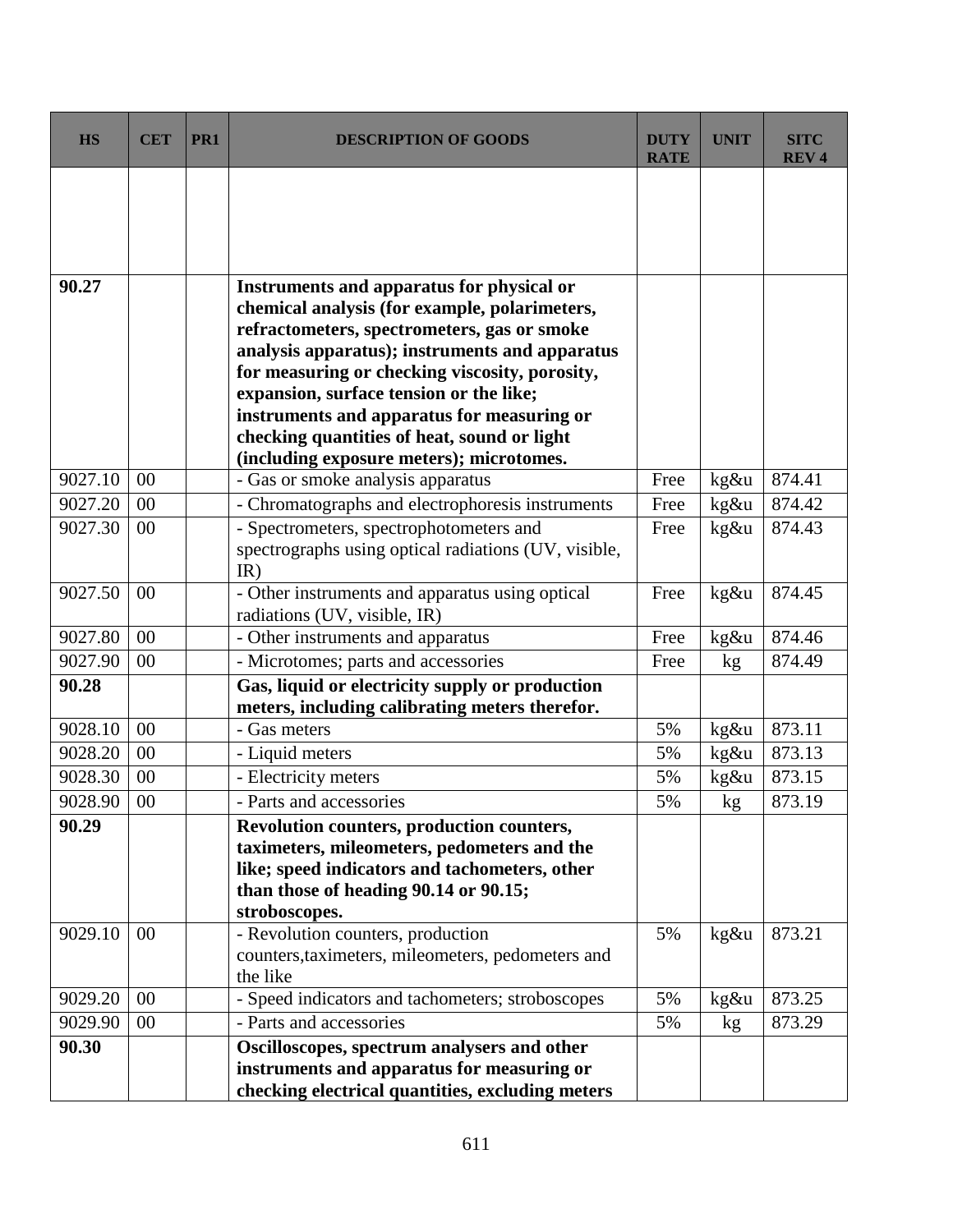| <b>HS</b> | <b>CET</b> | PR1 | <b>DESCRIPTION OF GOODS</b>                            | <b>DUTY</b><br><b>RATE</b> | <b>UNIT</b> | <b>SITC</b><br><b>REV<sub>4</sub></b> |
|-----------|------------|-----|--------------------------------------------------------|----------------------------|-------------|---------------------------------------|
|           |            |     | of heading 90.28; instruments and apparatus for        |                            |             |                                       |
|           |            |     | measuring or detecting alpha, beta, gamma, X-          |                            |             |                                       |
|           |            |     | ray, cosmic or other ionizing radiations.              |                            |             |                                       |
| 9030.10   | 00         |     | - Instruments and apparatus for measuring or           | Free                       | kg&u        | 874.71                                |
|           |            |     | detecting ionizing radiations                          |                            |             |                                       |
| 9030.20   | 00         |     | - Oscilloscopes and oscillographs                      | Free                       | kg&u        | 874.73                                |
| 9030.30   | 00         |     | - Other instruments and apparatus, for measuring or    |                            |             |                                       |
|           |            |     | checking voltage, current, resistance or power:        |                            |             |                                       |
| 9030.31   | 00         |     | - - Multimeters, without a recording device            | 5%                         | kg&u        | 874.751                               |
| 9030.32   | 00         |     | - - Multimeters with a recording device                | 5%                         | kg&u        | 874.783                               |
| 9030.33   | 00         |     | - - Other, without a recording device                  | 5%                         | kg&u        | 874.759                               |
| 9030.39   | 00         |     | - - Other, with a recording device                     | 5%                         | kg&u        | 874.784                               |
| 9030.40   | 00         |     | - Other instruments and apparatus, specially           | 5%                         | kg&u        | 874.77                                |
|           |            |     | designed for telecommunications (for example,          |                            |             |                                       |
|           |            |     | cross-talk meters, gain measuring instruments,         |                            |             |                                       |
|           |            |     | distortion factor meters, psophometers)                |                            |             |                                       |
| 9030.80   | $00\,$     |     | - Other instruments and apparatus:                     |                            |             |                                       |
| 9030.82   | 00         |     | - - For measuring or checking semiconductor            | 5%                         | kg&u        | 874.781                               |
|           |            |     | wafersor devices                                       |                            |             |                                       |
| 9030.84   | 00         |     | - - Other, with a recording device                     | 5%                         | kg&u        | 874.782                               |
| 9030.89   | 00         |     | - - Other                                              | 5%                         | kg&u        | 874.789                               |
| 9030.90   | 00         |     | - Parts and accessories                                | 5%                         | kg          | 874.79                                |
| 90.31     |            |     | Measuring or checking instruments, appliances          |                            |             |                                       |
|           |            |     | and machines, not specified or included                |                            |             |                                       |
|           |            |     | elsewhere in this Chapter; profile projectors.         |                            |             |                                       |
| 9031.10   | 00         |     | - Machines for balancing mechanical parts              | 5%                         | kg&u        | 874.251                               |
| 9031.20   | 00         |     | - Test benches                                         | 5%                         | kg&u        | 874.252                               |
| 9031.40   | 00         |     | - Other optical instruments and appliances:            |                            |             |                                       |
| 9031.41   | $00\,$     |     | - - For inspecting semiconductor wafers or devices     | 5%                         | kg&u        | 874.254                               |
|           |            |     | orfor inspecting photomasks or reticles used           |                            |             |                                       |
|           |            |     | inmanufacturing semiconductor devices                  |                            |             |                                       |
| 9031.49   | 00         |     | - - Other                                              | 5%                         | kg&u        | 874.255                               |
| 9031.80   | 00         |     | - Other instruments, appliances and machines:          |                            |             |                                       |
| 9031.80   | 00         | 10  | Fish finder                                            | 5%                         | kg&u        | 874.259                               |
| 9031.80   | 00         | 90  | Other                                                  | 5%                         | kg&u        | 874.259                               |
| 9031.90   | $00\,$     |     | - Parts and accessories                                | 5%                         | kg          | 874.26                                |
| 90.32     |            |     | <b>Automatic regulating or controlling instruments</b> |                            |             |                                       |
|           |            |     | and apparatus.                                         |                            |             |                                       |
| 9032.10   | 00         |     | - Thermostats                                          | Free                       | kg&u        | 874.61                                |
| 9032.20   | $00\,$     |     | - Manostats                                            | 5%                         | kg&u        | 874.63                                |
| 9032.80   | 00         |     | - Other instruments and apparatus:                     |                            |             |                                       |